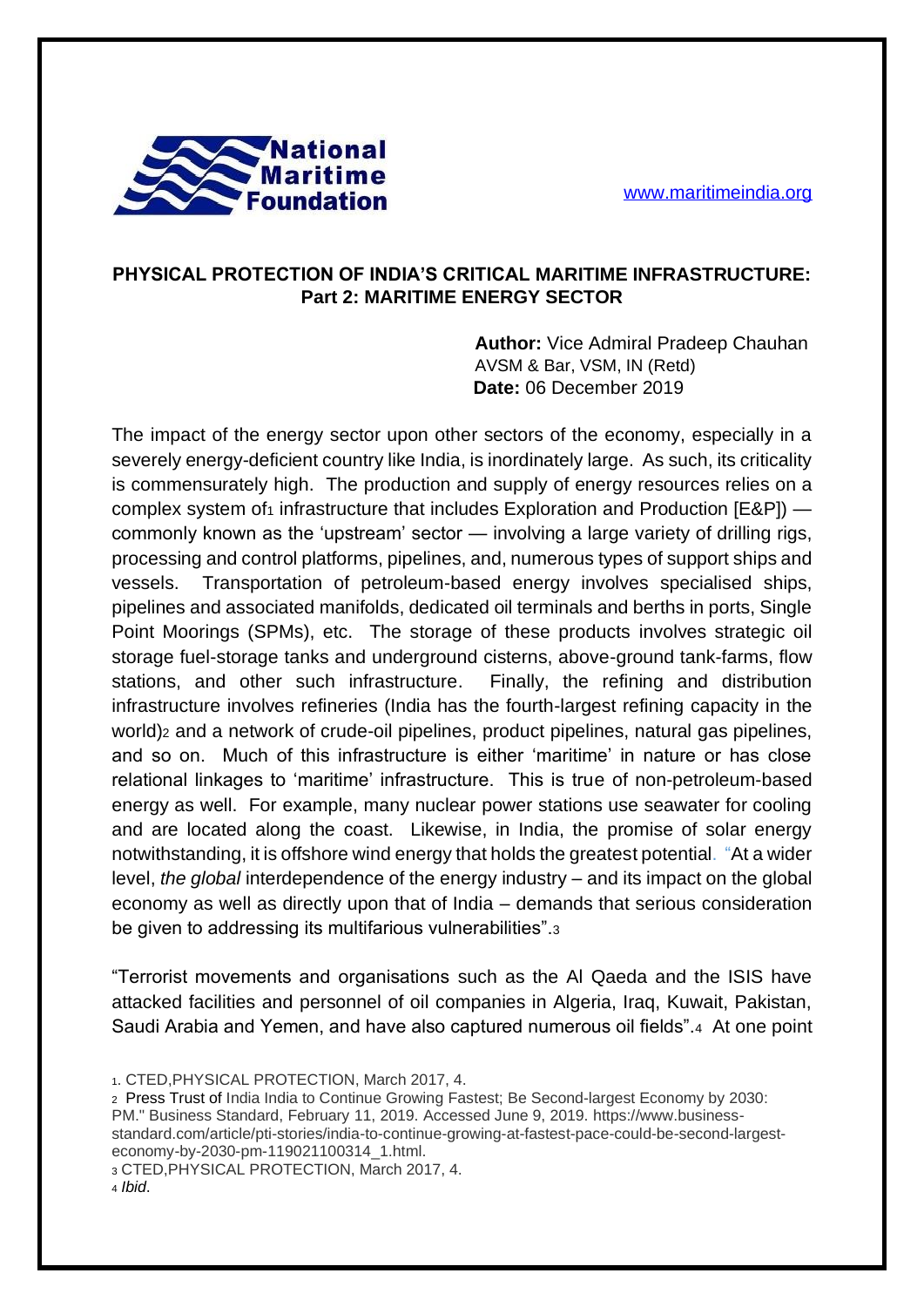in the recent past (2015) crude oil extraction, storage and refining facilities was estimated by the UN to be generating income to Al Qaeda of the order of \$500 million. As the awareness of 'easy pickings' to be had from attacks on energy infrastructure spread within terrorist circles, there has been a sharp rise in the interest shown by terrorist groups in oil and gas infrastructure. According to START<sup>5</sup> (Consortium for the Study of Terrorism and Responses to Terrorism), between 2010 and 2014, Pakistani energy infrastructure was the target "of almost as many attacks (439) as the next three States — Yemen (170), Colombia (161), and Iraq (146) — combined. The Philippines, with 73 attacks, rounds out the top five".<sup>6</sup> The preferred modus operandi has been bombings, though arson and sabotage have also been witnessed in significant numbers of cases.<sup>7</sup>

Insofar as 'Maritime India' is concerned, some 56% of India's proven oil reserves are located offshore. Offshore production accounts for some 45% of overall indigenous production but only some 16% of India's overall demand. These figures mean that not only is it critical to protect infrastructure pertaining to the indigenous exploration and production of offshore oil and its transportation to the shore, but it is equally if not more important to ensure the 'security-of-energy' in terms of the oil being imported. In both cases, the associated infrastructure encompasses a complex mix of shore-based, underwater, and sea-based assets.



Insofar as indigenous offshore production is concerned, there are ten Offshore Development Areas (ODAs) on the western seaboard. These are Mumbai High North, Mumbai High South, Bassein, Panna, Mukta, Heera, Neelam, Laxmi, Gauri and Tapti. These ODAs, which are located at average distances of between 40 nm and 130 nm

<sup>5</sup> START is a university-based research and education Centre comprising an international network of scholars committed to the scientific study of the causes of human consequences of terrorism in the USA and the world.

<sup>6</sup> CTED,PHYSICAL PROTECTION, March 2017, 4

<sup>7</sup> *Ibid*.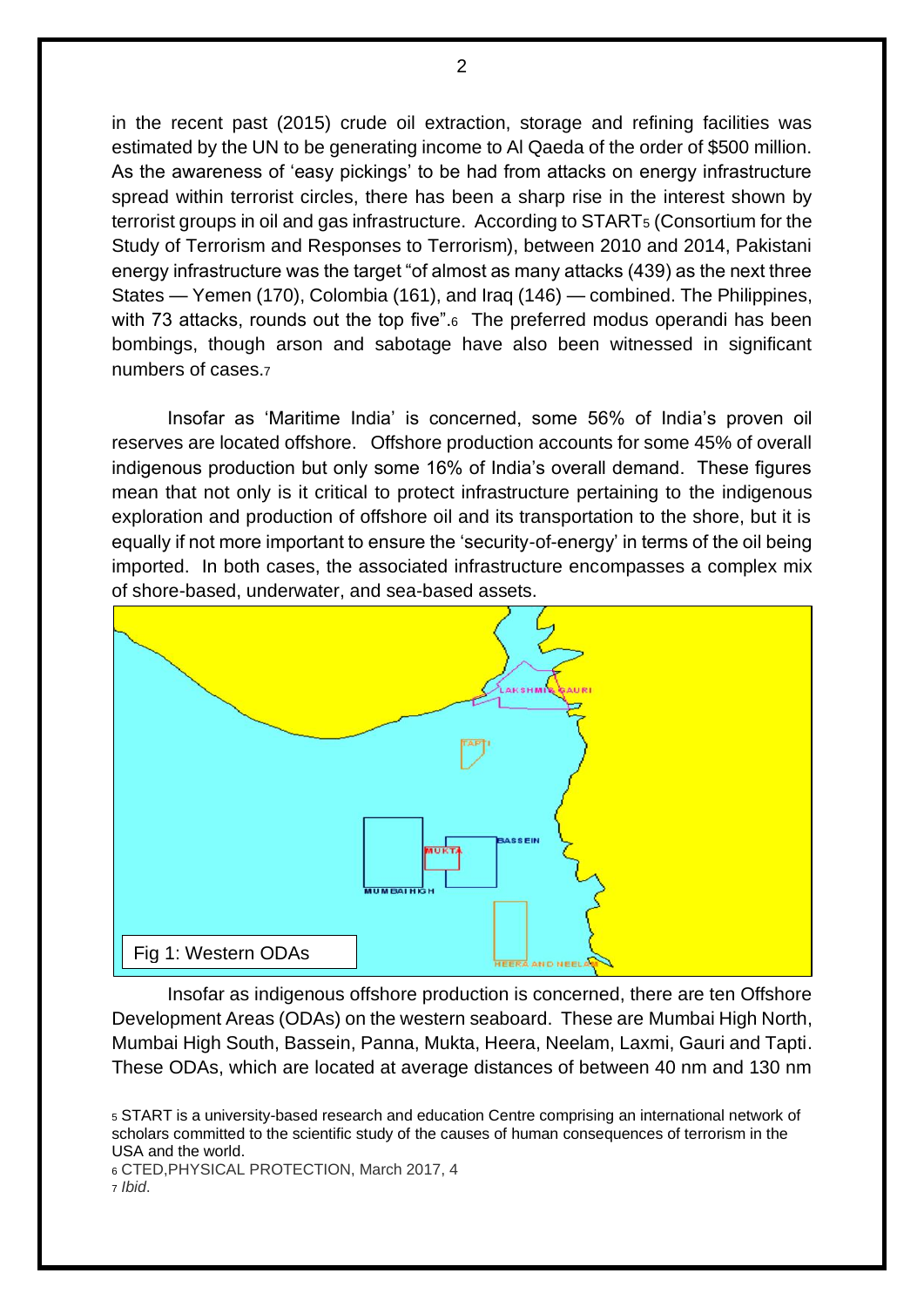(i.e., 75-240 km) from the coast are depicted in Figure 1. They contain some 15 process complexes, 7 SBMs, 214 well head platforms, 25-30 oil rigs and a varying number of support vessels. The replacement cost of this infrastructure is estimated to be well upwards of Rs 200,000 crores.

Likewise, as shown in Figure 2, ODAs are located on India's eastern seaboard within the Krishna Godavari, Mahanadi and Cauvery basins. Active production is ongoing in the KG D6 block being exploited by Reliance; the Ravva field being exploited by Cairn and ONGC, and, the PY 1 & 3 fields being exploited by HOEC and Hardy, respectively. As in the case of the western ODAs, here, too, there are a number of valuable albeit scattered assets, including, *inter alia*, two floating Processing Platforms, ten well platforms, some 15 oil-rigs and/or drill-ships, and over a hundred support vessels of varying sizes, descriptions and functions.



The defence of offshore all offshore assets (including the offshore exploration and production infrastructure) is the responsibility of the Indian Navy's Flag Officer Defence Advisory Group (FODAG), who, since June of 2002, is also the advisor on offshore defence to the Government of India as a whole.8 Since there are a number of agencies and organisations that are involved in the security, safety and and protection of these offshore energy assets in times short of inter-State armed conflict, coordination in respect of the physical protection of this critical infrastructure is sought to be ensured through an 'Offshore Security Co-ordination Committee' (OSCC), chaired by the Director General of the Indian Coast Guard.9 The OSCC was constituted 1978 and is the apex body for reviewing and evaluating Offshore Security in India. It meets every six months and comprises members drawn from the Indian

<sup>8</sup> Indian Navy, *Flag Officer Defence Advisory Group*, Accessed 02 December 2019, <https://www.indiannavy.nic.in/content/fodag-0> <sup>9</sup> Indian Coast Guard, *Maritime Surveillance*, Accessed 28 November, 2019, [https://www.indiancoastguard.gov.in/content/1718\\_3\\_MaritimeSurveillance.aspx](https://www.indiancoastguard.gov.in/content/1718_3_MaritimeSurveillance.aspx)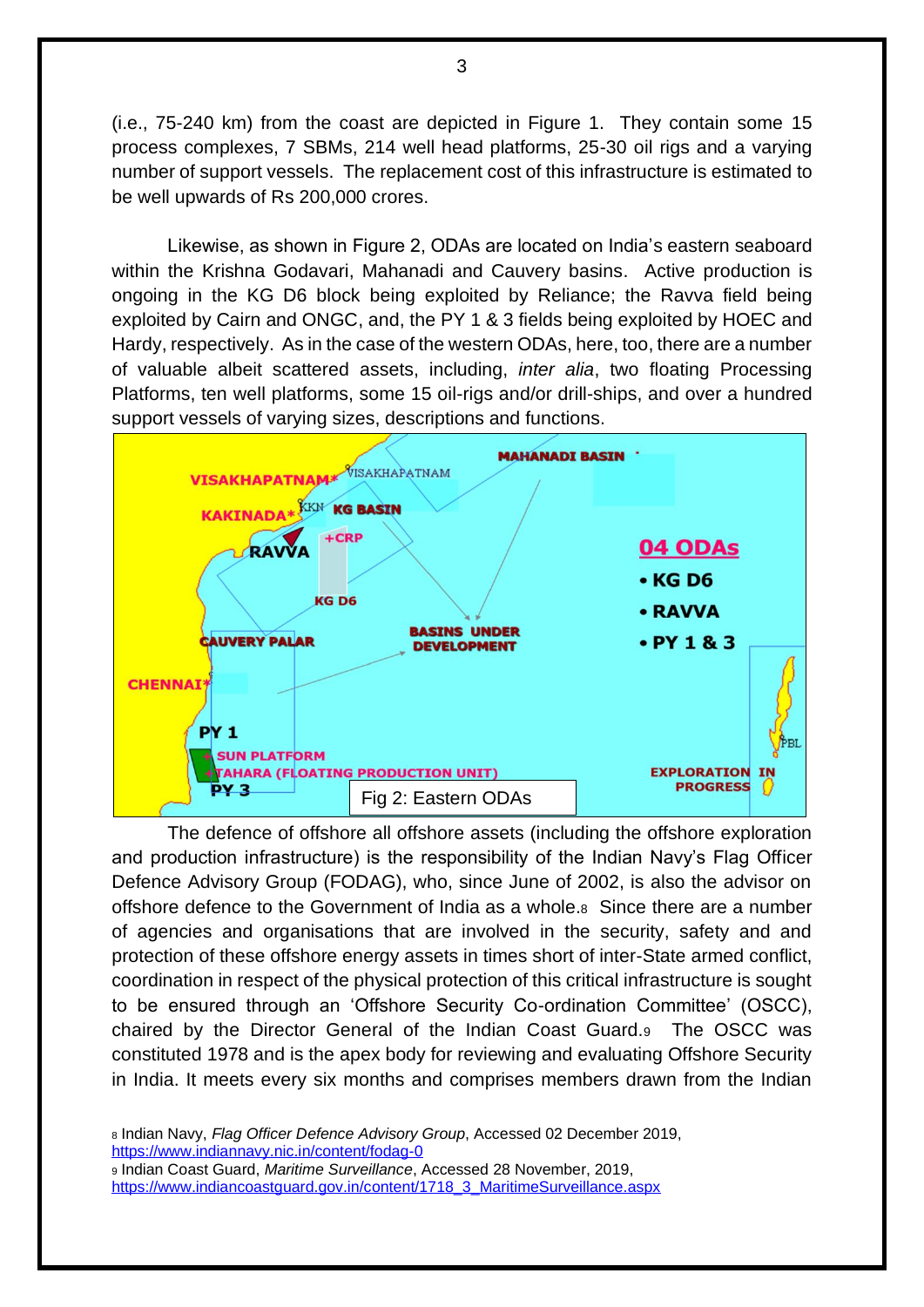Navy, the Indian Air Force, the Indian Coast Guard, the IB, the MEA, various echelons of the police, and the ONGC.

At a slightly more granular level is the Regional Contingency Committee, which is chaired by the respective Chief of Staff of the Indian Navy's Western and Eastern Naval Commands and also meets every six months. In addition to the organisations represented in the OSCC, the RCC has representatives from private players in the upstream oil and natural gas sector.

Physical security is ensured through continuous patrol effected by some 21 light but armed patrol craft, known as 'Immediate Support Vessels' (ISVs), manned by Indian Naval personnel. Apart from routine dissuasive and deterrent patrolling, the actual 'doing' of whatever needs to be done in the face of a heightened threat is regularly practised via a series of exercises culminating in a contingency-based simulated 'emergency' exercise, conducted six-monthly, which bears the generic name "Exercise PRASTHAN". Emergencies that are practised include, *inter alia*, antihijacking drills and bomb disposal procedures involving the Indian Navy's Marine Commandos (MARCOS) and Explosive Ordnance Disposal (EOD) Teams, while testing and honing skills required to combat consequent outbreaks of fire, structural damage, damage from premediated and inadvertent collisions, etc.

Around-the-clock surveillance is crucial to the protection of such critical infrastructure. This is because the UNCLOS limits Coastal States to buttressing the 'navigational safety' of artificial islands (which includes, *inter alia*, drill-rigs, processplatforms, etc.), by creating 500-metre 'safety zones' around them. This radius of 500-metres is clearly inadequate for purposes of security. For instance, an explosiveladen speedboat traveling at 30 knots that entered this safety zone would physically collide with the offshore asset in about 32 seconds. Within these 32 seconds, even if a fully-trained security-team with an equally fast interceptor-craft were to be available at the offshore asset itself, it is clearly impossible to realistically identify the vessel as friend or foe, attempt to establish communications, await a response, and, if no response or an unsatisfactory response is received, to then dispatch the security team to intercept the vessel. Although UNCLOS does state that the "*safety zone "… shall not exceed a distance of 500 metres…except as authorized by generally accepted international standards or as recommended by the competent international*  organization*",* the International Maritime Organisation (IMO) has yet to approve" 10a single request for an increase in this radius. All that the IMO has done is to task "Flag States with ensuring that their vessels do not wrongly enter established safety zones"11. It is utterly silent on the question of non-State entities and other threats to offshore assets. Consequently, ever since 9/11, noting the failure of international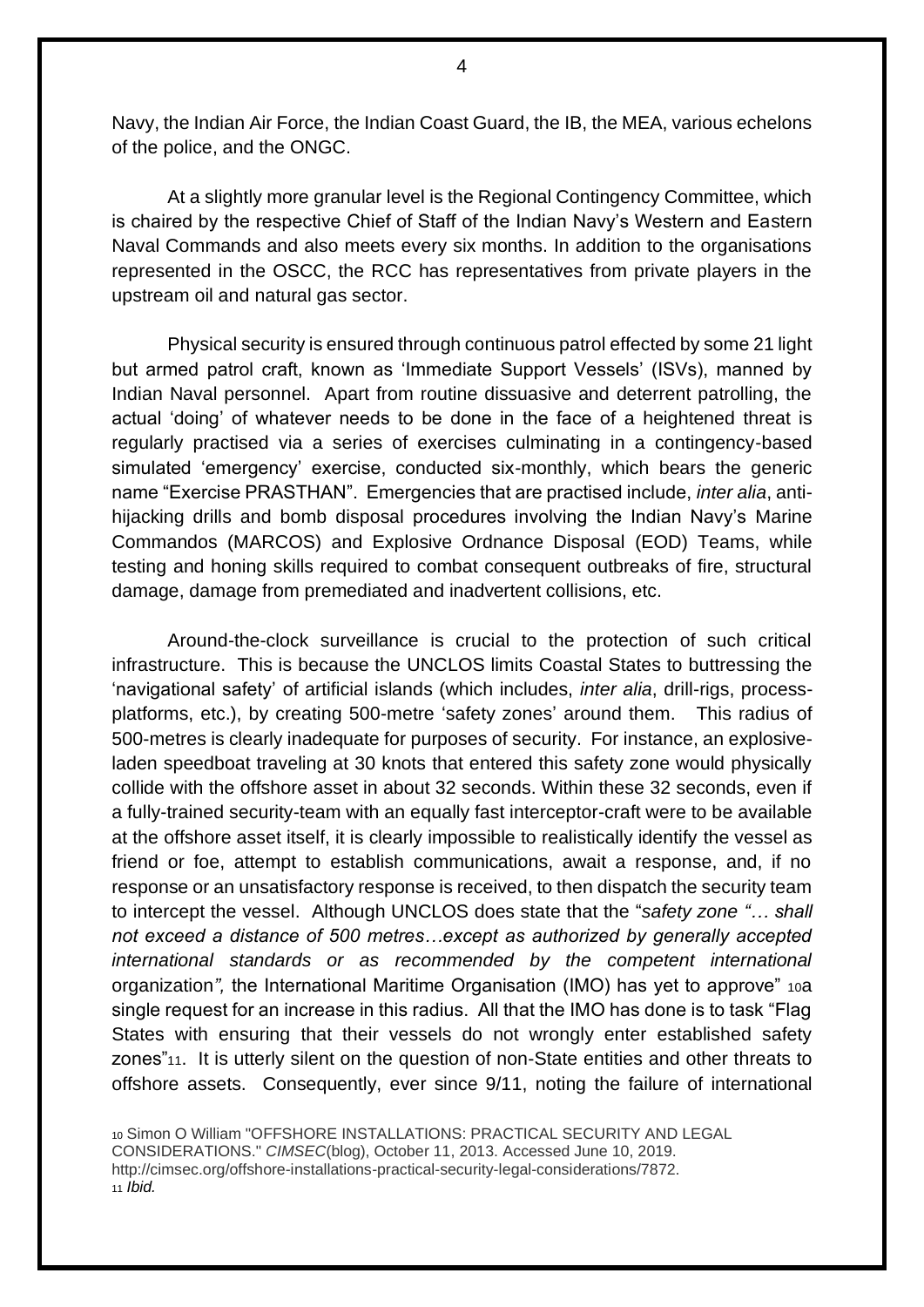treaty law to provide specific authority for an "immediate response to vessels that pose imminent threats to"<sup>12</sup> an offshore-asset, *S*tates have opted for security measures under the universally recognized concept "of right of self-defence to protect life and property from imminent risk of harm"13. India, too, is using these broad tenets of international law to strengthen its legal framework in protecting its offshore assets. However, the paucity of police-officials, lawyers and judges who are well versed in international maritime law is a major national infirmity that our contemporary strategy must actively address.

For all that, the security of energy-assets is not limited to upstream segments of the oil and natural gas sector alone. As an example, the FODAG is also responsible for the security of OTEC and Offshore-Wind installations, as stipulated in the "National Offshore Wind Energy Policy – 2015". Likewise, OTEC-based Low-Temperature Thermal Desalination (LTTD) plants currently provide almost all potable water in Kavaratti, Agatti and Minicoy islands, while similar ones are planned in another six of the islands of this chain, viz., Androth, Amini, Kalpeni, Chetlat, Kadmat and Kalpeni. These invaluable offshore assets, too, form part of India's critical maritime infrastructure within the energy sector.

| <b>APR</b>                                                                           | MAY   | <b>JUN</b> | JUL                   | AUG                        | <b>SEP</b> | OCT                 | <b>NOV</b>    | <b>DEC</b> | JAN           | FEB   | <b>MAR</b> |
|--------------------------------------------------------------------------------------|-------|------------|-----------------------|----------------------------|------------|---------------------|---------------|------------|---------------|-------|------------|
| 2014-15: 1,89,432 Thousand MT + 1000 = 189.432 Mn MT x 7.33 = 1388.53656 Mn bbl      |       |            |                       |                            |            |                     |               |            |               |       |            |
| $\div$ 365 days = <b>3.80 Mn bbd</b>                                                 |       |            |                       |                            |            |                     |               |            |               |       |            |
| 16902                                                                                | 14905 |            | 16211   14222   15990 |                            | 15989      |                     | 16193   15005 |            | 16820   17560 | 12991 | 16645      |
| <b>2015-16:</b> 2,02,850 Thousand MT + 1000 = 202.850 Mn MT x 7.33 = 1486.890 Mn bbl |       |            |                       |                            |            |                     |               |            |               |       |            |
| $\div$ 365 days = <b>4.073 Mn bbd</b>                                                |       |            |                       |                            |            |                     |               |            |               |       |            |
| 15535                                                                                | 17454 | 15619      | 17732                 | 17235                      | 15787      | 15568               | 16636         | 17726      | 18129         | 16882 | 18546      |
| <b>2016-17:</b> 2,13,932 Thousand MT + 1000 = 213.932 Mn MT x 7.33 = 1568.121 Mn bbl |       |            |                       |                            |            |                     |               |            |               |       |            |
| $\div$ 365 days = <b>4.296 Mn bbd</b>                                                |       |            |                       |                            |            |                     |               |            |               |       |            |
| 18127                                                                                | 17903 | 17666      | 17320                 | 18207                      |            | 17529 18897   19051 |               | 19641      | 20066         | 17631 | 18405      |
| <b>2017-18:</b> 220434 Thousand MT + 1000 = 220.434 Mn MT x 7.33 = 1615.781 Mn bbl   |       |            |                       |                            |            |                     |               |            |               |       |            |
| $\div$ 365 days = 4.427 Mn bbd                                                       |       |            |                       |                            |            |                     |               |            |               |       |            |
|                                                                                      |       |            |                       | Fig 3: India's Oil Imports |            |                     |               |            |               |       |            |

India's imports of crude oil constitute perhaps the most glaring criticality in terms of maritime infrastructure. Figure 3 documents the fact that India is currently importing some 4.4 million barrels of oil per day, yielding an import dependency of 80%.

With 7.33 barrels of oil being considered to be equal to one 1 Metric Ton (or 'Tonne'), India is importing approximately 220,434 thousand tonnes annually. Dividing this

<sup>12</sup> *Ibid.*

<sup>13</sup> Simon O William, OFFSHORE INSTALLATIONS.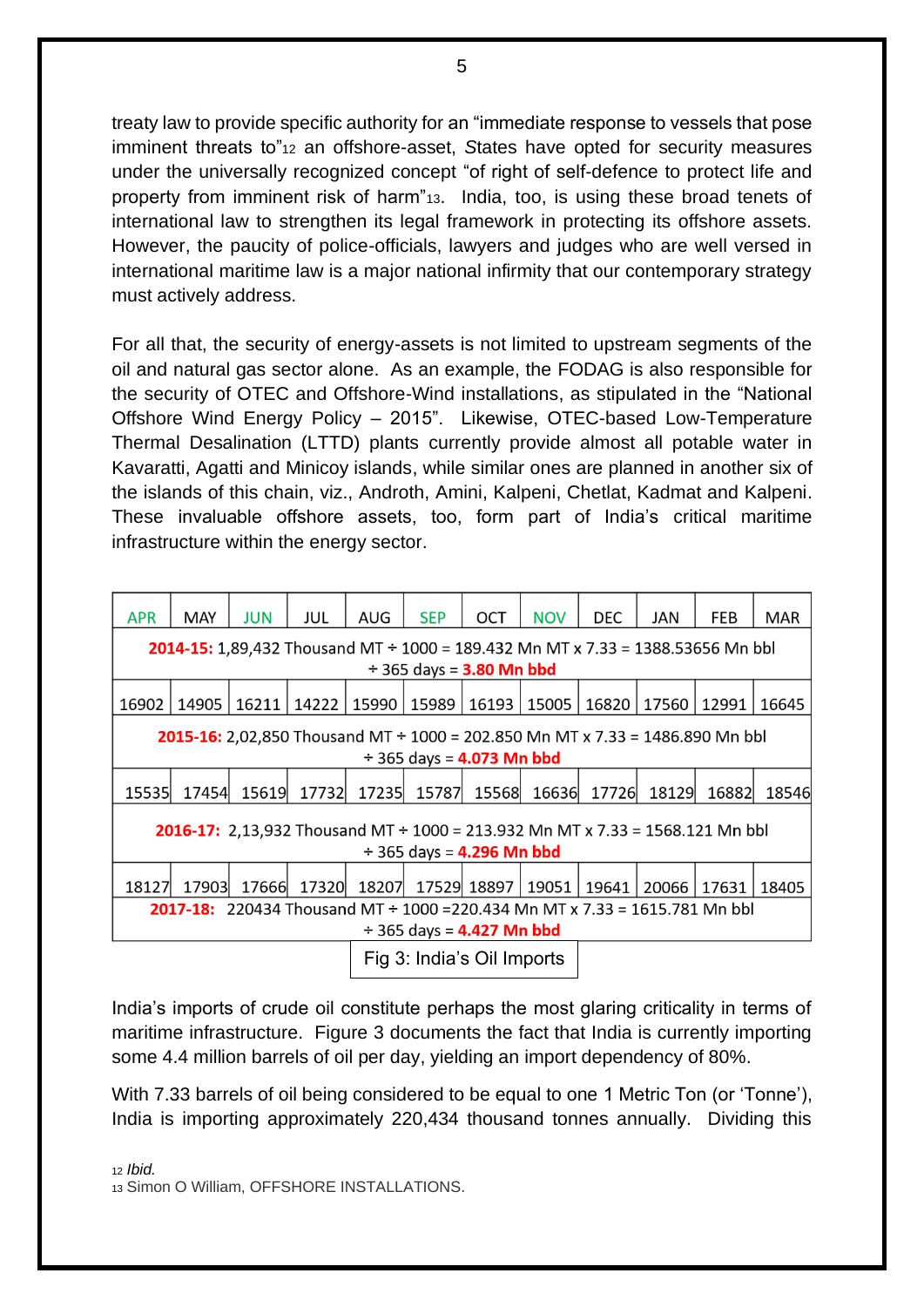value by 365 (days in a year), yields a requirement of 604 thousand tonnes per day. Now, an average crude-oil tanker carries about 80,000 tonnes of crude oil ( $\approx$  0.6 million barrels), while an average Very Large Crude-oil Carrier (VLCC) carries about 250,000 tonnes of crude oil ( $\approx$  1.8 million barrels). So, to bring in 604 thousand tonnes of oil per day, 8 standard oil tankers must call at Indian ports per day. It all of this oil were to come on VLCCs, the requirement would be for 2.5 VLCCs per day — i.e., one every 8-12 hours!

These huge VLCCs are needed to feed, for the most part, the northern refineries at Jamnagar, Vadinar, Mathura, Bina, Babina, Bathinda and Koyali, to which list will soon be added Barmer.

In order to discharge their cargo of 250000 to 300000 tonnes of crude oil, each of these oil-laden giant ships tie up to large, purpose-build buoys known as Single Point Moorings (SPMs). Each SPMs is "anchored offshore and serves as a mooring point as well as an interconnection for tankers loading or offloading liquid products"14. The crude oil is transferred from the ship into the buoy using a floating hose. It then enters the SPM, which is connected to a submarine pipeline between the pipeline end manifold (PLEM) on the seabed and the buoy.15 The oil is then led to storage tanks ashore via a rigid submarine pipeline. Figure 4 offers a schematic depiction of an SPM:



<sup>14</sup> Ocean State Forecast *Ocean State Forecast.*Publication. Center for Ocean Information Services, Government of India. Accessed June 10, 2019. https://www.incois.gov.in/portal/osf/osf.jsp. <sup>15</sup> Raunek "How Single Point Mooring (SPM) Offshore Operation Works?" *Marine Insight*, October 26, 2017. Accessed June 9, 2019. https://www.marineinsight.com/offshore/how-single-point-mooringspm-offshore-operation-works/.

6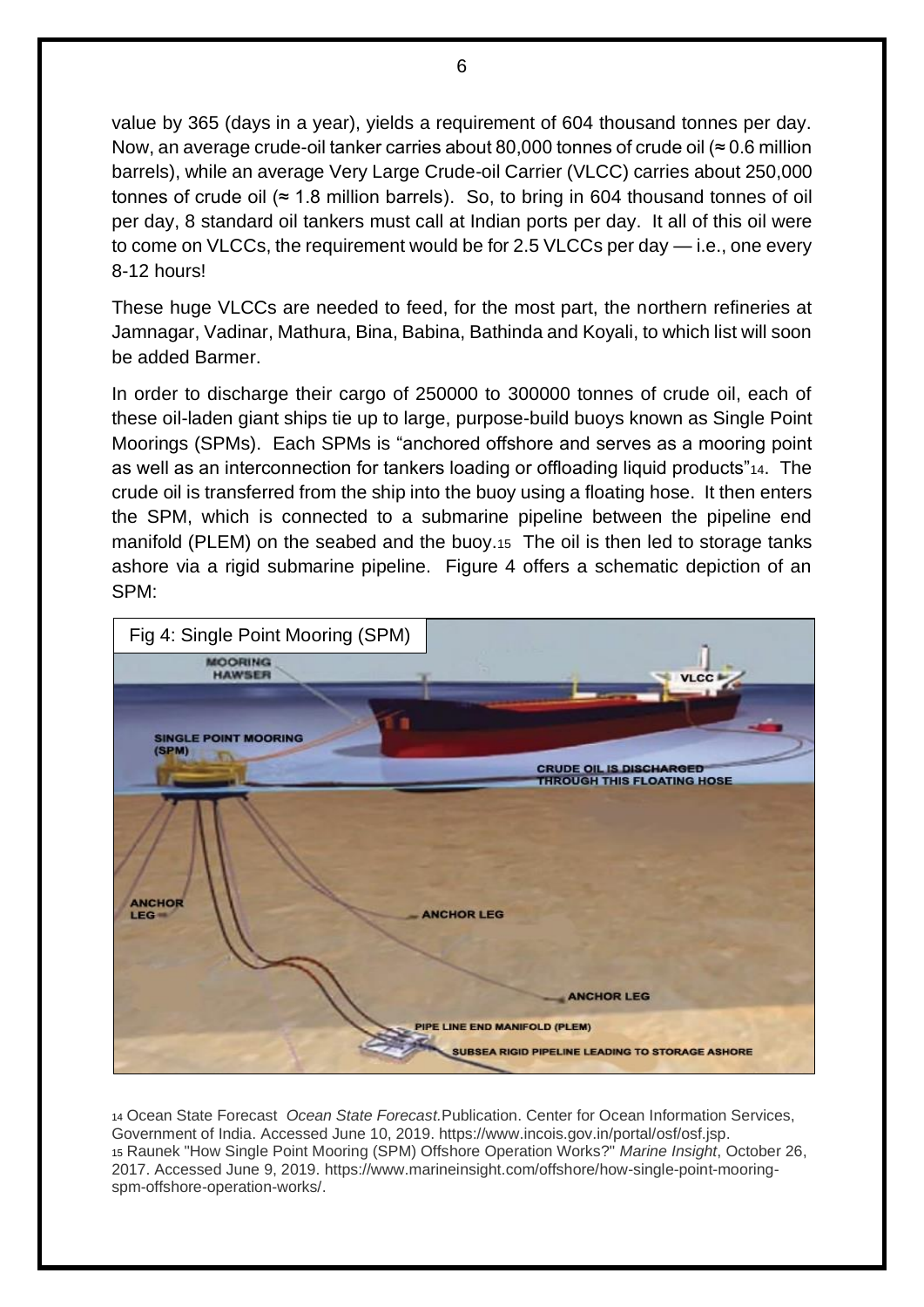It takes no great imagination to realise the criticality of this segment of maritime infrastructure related to the energy sector. At present, the safety and security of each SPM, as also that of the VLCC(s) moored at the SPM, is the responsibility of the port authority concerned and, as such, it is the Central Industrial Security Force (CISF) that physically discharges this responsibility. However, challenges remain as the CISF claims that the organisation lacks requisite assets and trained personnel.

Ships smaller in size than a VLCC can, of course, go directly to a designated alongside berth (a quay or jetty). Within the limits established by the concerned port, the safety and security of all assets, including the tankers themselves, is that of the port authority, and this responsibility, once again, is physically discharged by the CISF.

Then there is the whole business of the country's Strategic Petroleum Reserve (SPR) which must be factored while considering energy as a critical infrastructural sector. However, since this is located ashore rather than in 'floating tankage' as is the case with some other countries, it is not directly a maritime issue and, as such, has not been dealt-with in this piece.

It is not just imports of crude oil that the protection of India's energy-based critical infrastructure must encompass*.* "India has nearly doubled its refining capacity over the last decade to almost 5 million barrels per day, making it the world's fourth largest refining centre after the U.S., China and Russia"16. As a result, the export of refined petroleum-products constitutes India's second-largest export-commodity. It is only the very recent rise in the domestic consumption of petroleum products that has brought the export ranking of this commodity down from the Number One position to Number Two.

With India's external 'merchandise-trade to GDP ratio' (imports plus exports divided by GDP) now standing at an impressive decadal average of 36%, and with 95% by volume (and 77% by value) of this merchandise trade moving by sea, the criticality of the nodes of this trade, namely, ports, can hardly be overstated $17$ . However, this aspect concerns maritime transportation and to some extent, of course, there is an overlap with energy imports and exports, which are, after all, a type of merchandise-trade that requires to be 'transported'. As such, this will be dealt with in a subsequent article.

<sup>16</sup> BP Statistical Review of World Energy 2015. As quoted in Jacob Gronholt Pedersen, "India Starts up 300,000 Bpd Paradip Refinery - Sources." Online Posting. April 26, 2015. Reuters. Accessed June 10, 2019. https://in.reuters.com/article/india-refinery-idINKBN0NH0N320150426.

<sup>17</sup> "Building Support for a Response." *Foreign Policy Bulletin*, February 13, 2009. Accessed June 10, 2019. https://www.cambridge.org/core/journals/foreign-policy-bulletin/article/ii-september-12october-6- 2001-building-support-for-a-a-response/F6861A4C38A723B1F3AA977C4A0E75AB.